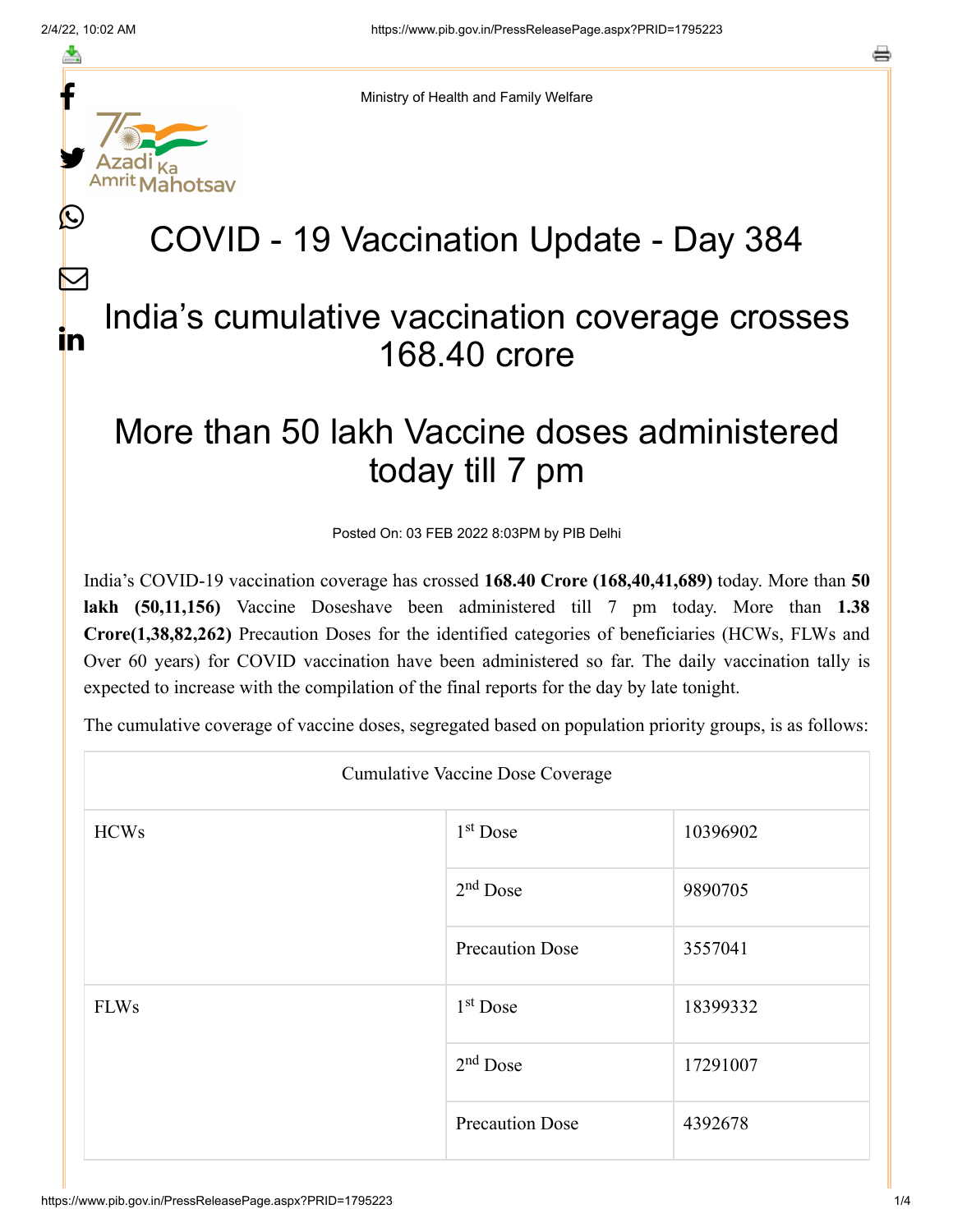| f<br>$\bf \Omega$ | Age Group 15-18 years                        | $1st$ Dose             | 48258993   |
|-------------------|----------------------------------------------|------------------------|------------|
|                   |                                              | $2nd$ Dose             | 3411019    |
|                   | Age Group 18-44 years                        | 1 <sup>st</sup> Dose   | 543375381  |
|                   |                                              | $2nd$ Dose             | 412230355  |
| in                | Age Group 45-59 years                        | $1st$ Dose             | 200719050  |
|                   |                                              | $2nd$ Dose             | 173130114  |
|                   | Over 60 years                                | 1 <sup>st</sup> Dose   | 125188217  |
|                   |                                              | $2nd$ Dose             | 107868352  |
|                   |                                              | <b>Precaution Dose</b> | 5932543    |
|                   | Cumulative 1 <sup>st</sup> dose administered |                        | 946337875  |
|                   | Cumulative 2 <sup>nd</sup> dose administered |                        | 723821552  |
|                   | <b>Precaution Dose</b>                       |                        | 13882262   |
|                   | Total                                        |                        | 1684041689 |

Today's achievement in the vaccination exercise, segregated by population priority groups, is as follows:

| Date: 3 <sup>rd</sup> February, 2022 (384 <sup>th</sup> Day) |                        |       |  |
|--------------------------------------------------------------|------------------------|-------|--|
| <b>HCWs</b>                                                  | $1st$ Dose             | 252   |  |
|                                                              | $2nd$ Dose             | 4046  |  |
|                                                              | <b>Precaution Dose</b> | 45376 |  |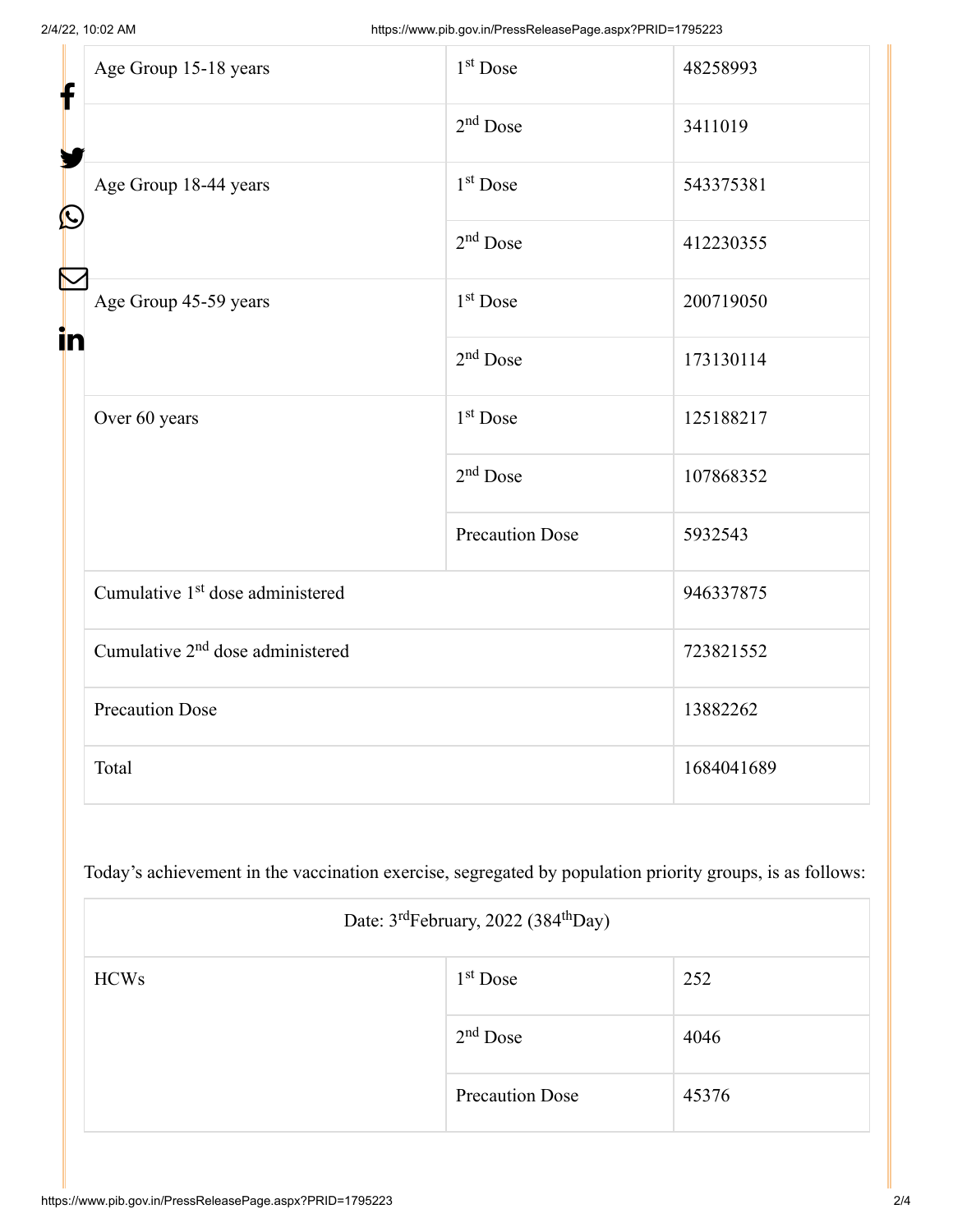| f<br>$\bf \Omega$ | <b>FLWs</b>                                  | 1 <sup>st</sup> Dose   | 658     |  |
|-------------------|----------------------------------------------|------------------------|---------|--|
|                   |                                              | $2nd$ Dose             | 10318   |  |
|                   |                                              | <b>Precaution Dose</b> | 117620  |  |
|                   | Age Group 15-18 years                        | 1 <sup>st</sup> Dose   | 453972  |  |
|                   |                                              | $2nd$ Dose             | 1211491 |  |
| in                | Age Group 18-44 years                        | 1 <sup>st</sup> Dose   | 529540  |  |
|                   |                                              | $2nd$ Dose             | 1637059 |  |
|                   | Age Group 45-59 years                        | 1 <sup>st</sup> Dose   | 91274   |  |
|                   |                                              | $2nd$ Dose             | 373101  |  |
|                   | Over 60 years                                | 1 <sup>st</sup> Dose   | 64538   |  |
|                   |                                              | $2nd$ Dose             | 225081  |  |
|                   |                                              | <b>Precaution Dose</b> | 246830  |  |
|                   | Cumulative 1 <sup>st</sup> dose administered |                        | 1140234 |  |
|                   | Cumulative 2 <sup>nd</sup> dose administered |                        | 3461096 |  |
|                   | <b>Precaution Dose</b>                       |                        | 409826  |  |
|                   | Total                                        |                        | 5011156 |  |

The vaccination exercise as a tool to protect the most vulnerable population groups in the country from COVID-19 continues to be regularly reviewed and monitored at the highest level.

\*\*\*\*